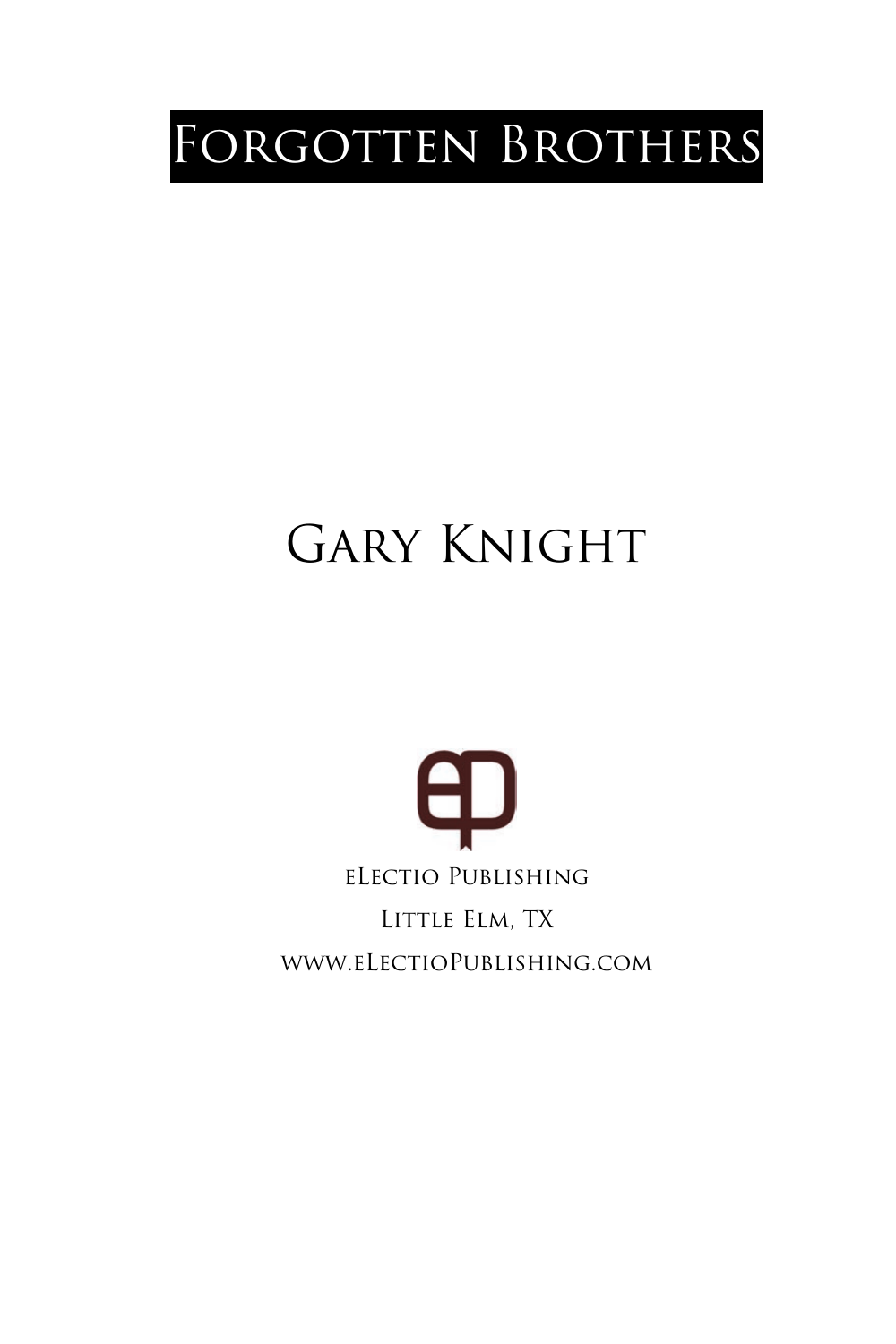*Forgotten Brothers*  By Gray Knight

Copyright 2014 by Gray Knight Cover Design by eLectio Publishing, LLC

ISBN-13: 978-1-63213-032-7 Published by eLectio Publishing, LLC Little Elm, Texas http://www.eLectioPublishing.com

Printed in the United States of America

Without limiting the rights under copyright reserved above, no part of this publication may be reproduced, stored in or introduced into a retrieval system, or transmitted, in any form, or by any means (electronic, mechanical, photocopying, recording, or otherwise), without the prior written permission of both the copyright owner and the above publisher of this book.

If you purchased this book without a cover, you should be aware that this book is stolen property. It was reported as "unsold and destroyed" to the publisher and neither the author nor the publisher has received any payment for the "stripped book."

The scanning, uploading, and distribution of this book via the Internet or via any other means without the permission of the publisher is illegal and punishable by law. Please purchase only authorized electronic editions, and do not participate in or encourage electronic piracy of copyrighted materials. Your support of the author's rights is appreciated.

#### **Publisher's Note**

This is a work of fiction. Names, characters, places, and incidents either are the product of the author's imagination or are used fictitiously, and any resemblance to actual persons, living or dead, business establishments, events, or locales is entirely coincidental.

The publisher does not have any control over and does not assume any responsibility for author or third-party websites or their content.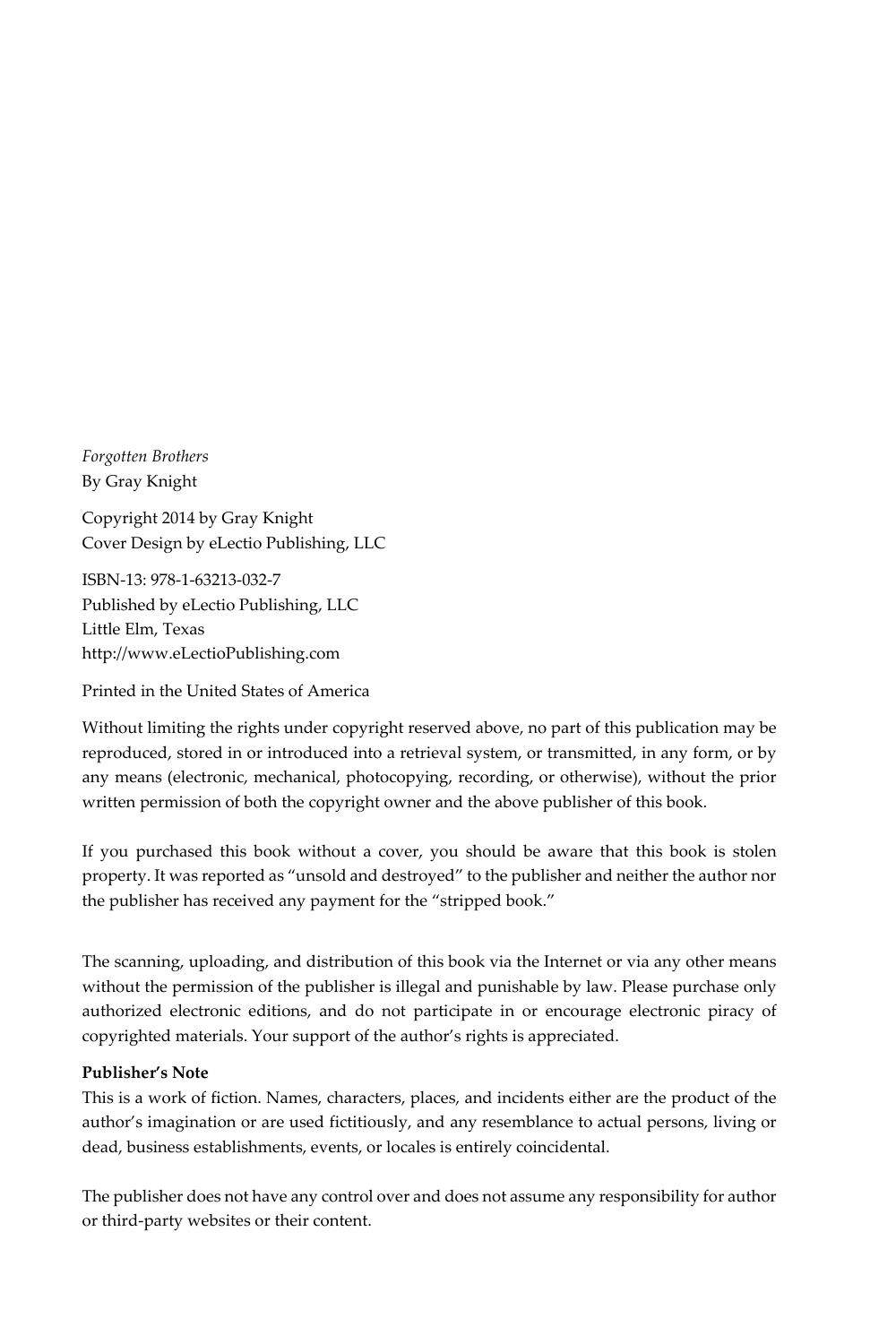### **CONTENTS**

| CHAPTER SIX: DESTROYING SATAN'S IMPLEMENTS 53 |  |
|-----------------------------------------------|--|
|                                               |  |
|                                               |  |
|                                               |  |
| CHAPTER TEN: INTO THE SEA OF DARKNESS  103    |  |
|                                               |  |
| CHAPTER TWELVE: EXPLORING PARADISE  127       |  |
| CHAPTER THIRTEEN: FATE TAKES A HAND  161      |  |
|                                               |  |
|                                               |  |
|                                               |  |
|                                               |  |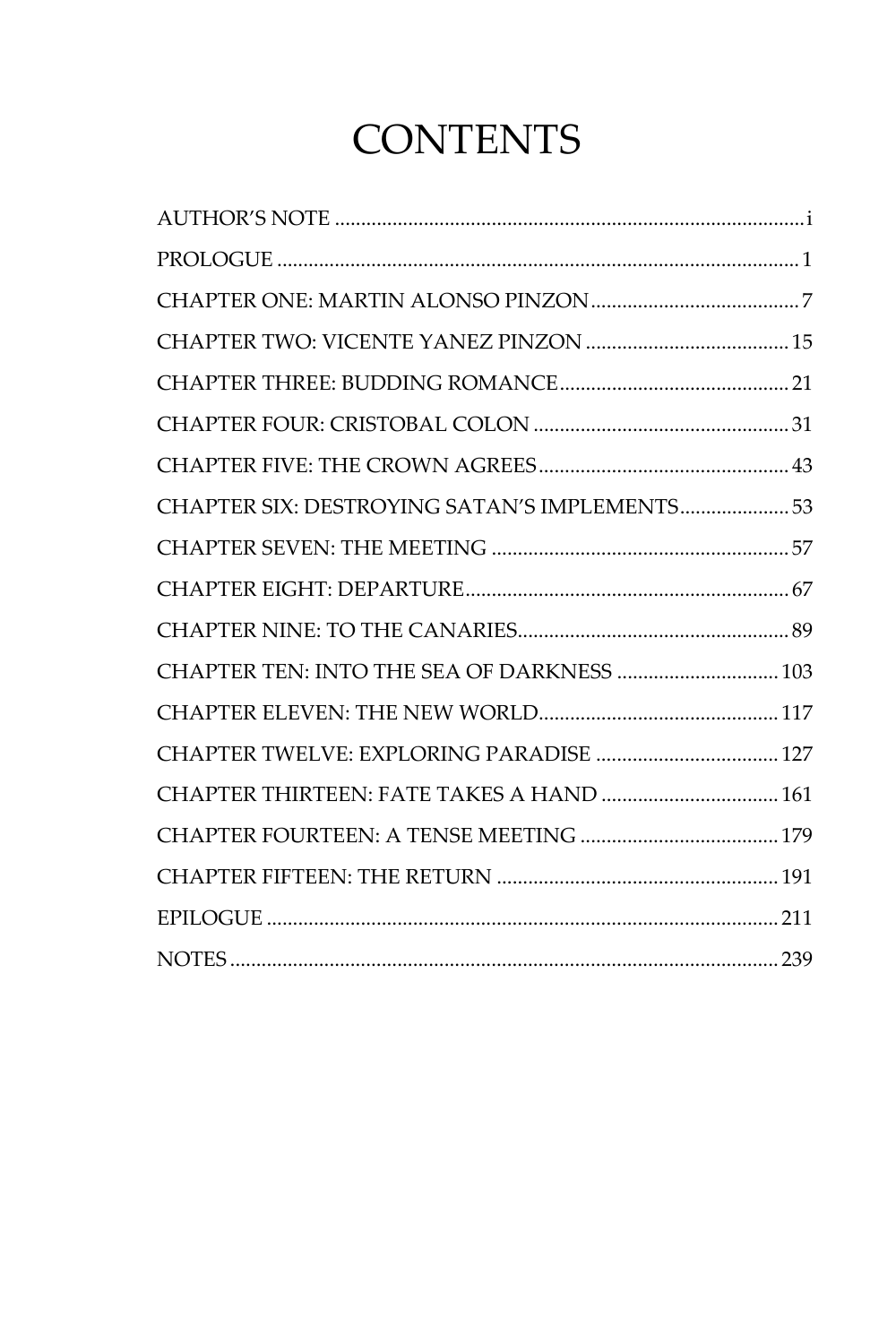#### AUTHOR'S NOTE

Although this is a work of fiction, it is based on events that actually happened. The reader will find occasional footnotes that refer to the Notes in the back of the book citing historical references substantiating the marked event. Only Vicente Yanez Pinzon's girlfriend/wife and her family, the crewmen in Alonso Sanchez's boat, the businessman Roberto Ruiz, and the Pinzons' financial advisor are fictional characters. The dialogue is fictional, but it is included during historical events, as no one except Christopher Columbus kept a journal, and even he did not record conversations.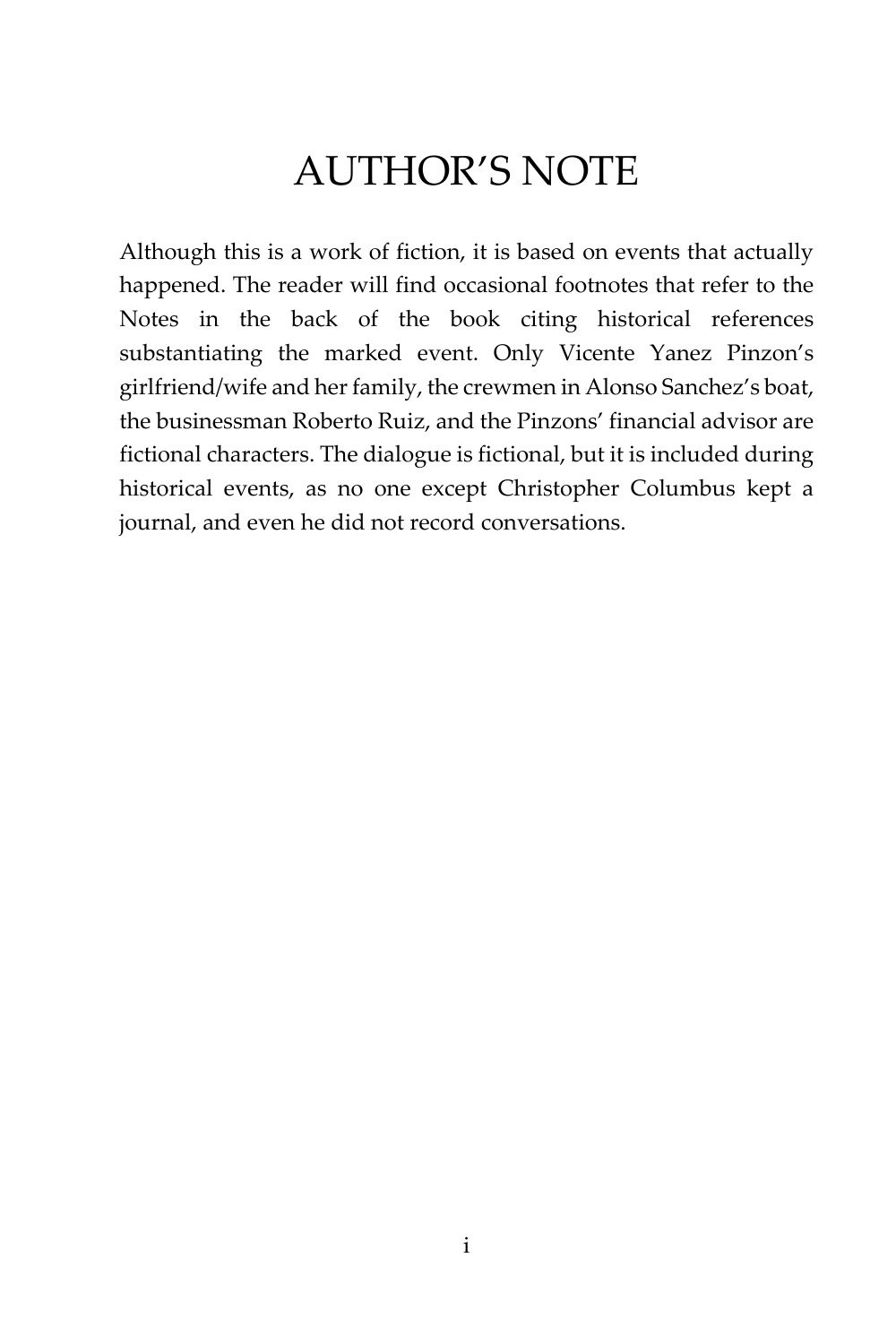#### PROLOGUE

By his death, the Pilot of Huelva changed history.

The sun shone down like a bonfire. The small boat rocked to and fro amidst the waves, and a light wind bore it eastward. After the storm had wrecked their ship, they had taken to the ship's boat. The boat had been full, but one by one all dozen seamen who had occupied it perished. Sometimes on their own; sometimes with the assistance of one of their *compadres* they had eased themselves over the side as they had given up the will to live—anything to avoid the hell that was the incessant rocking and the unmerciful sun.

At one point the ship's carpenter dove into the sea, mumbling that a fiesta was taking place beneath the boat and the priest was blessing the food. "Hurry before the *gambas* are all gone!" he had exclaimed. With that, he gestured for his friends to join him and dove with a demented grin on his desiccated face. The boatswain's mate (bosun) went after the carpenter, but the sharks had torn the first man's body apart before the bosun could even reach him, and it was all the other survivors could do to retrieve the latter before he too suffered a gruesome death. At least that time.

With no sail or sea anchor to keep the boat's bow pointed toward the wind and waves, the little vessel pitched, helpless against the torrents of water incessantly bearing down on it. Sometimes a wave caught its nose buried in a trough between two waves and spilled water into its hollow interior, soaking all aboard and washing away the scattered detritus of the crew's belongings. Other times the boat appeared about to be swamped or turned over, but she would right herself and bravely shoulder on. As a testament to her builders, the tiny vessel withstood this pounding, the only question being whether anyone aboard would survive.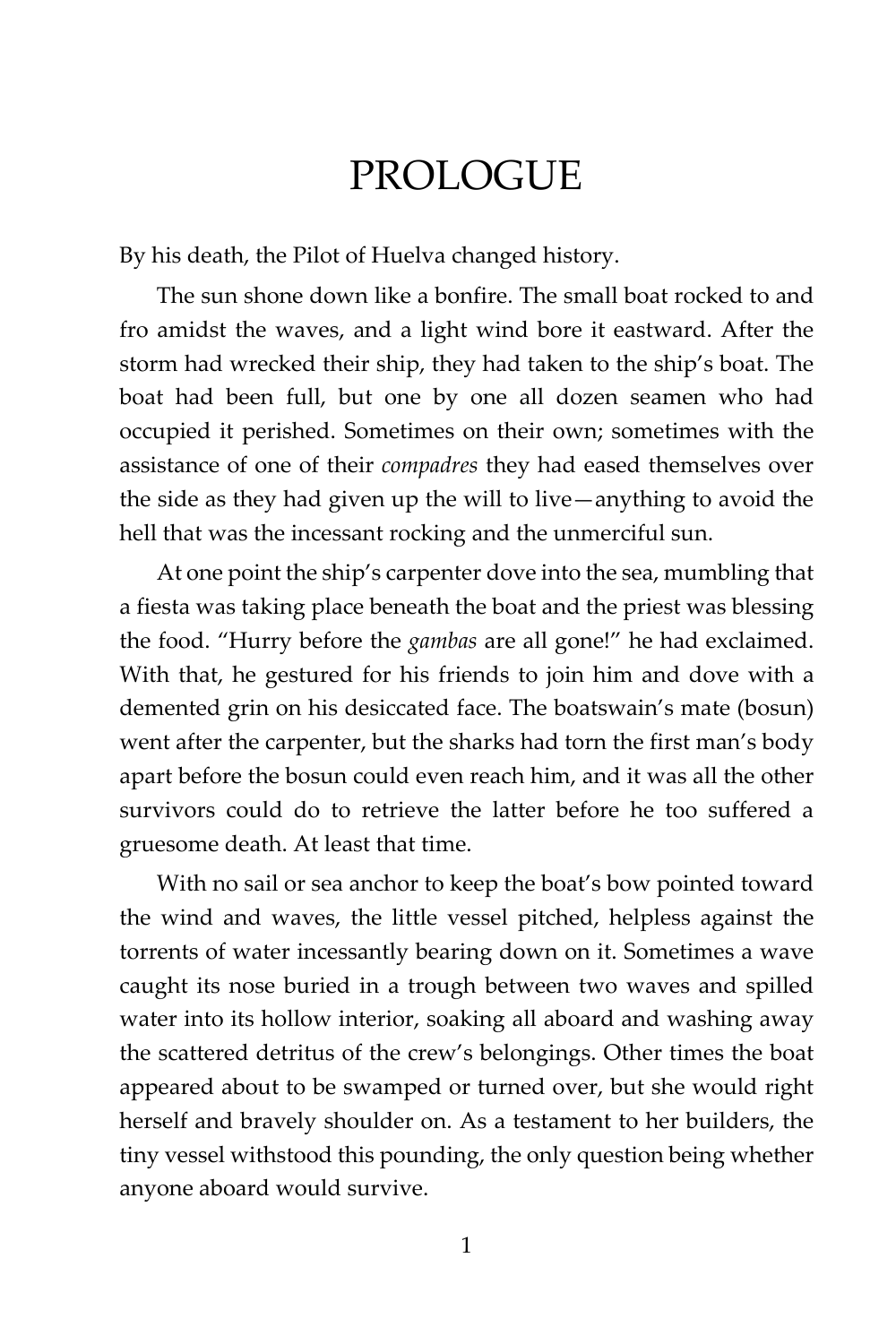Time passed excruciatingly slow—so slow that the sun hung in the sky like a gently moving cloud. Other than the occasional rogue wave that struck the boat, time proceeded inexorably—boring and steady, but unceasing in its monotonous march.

The remnants of two mariners lay at the bottom of the boat, sloshing back and forth in pools of putrid sea water. One stirred. The captain, Alonso Sanchez, realized he still survived, but just barely. He wondered why he *was* still alive as his tongue was swollen, his skin burned from the severe sunburn he had accumulated, and his mind contained more hallucinations than coherent patterns of thought. Salt had encrusted almost his entire body, and where there had been skin abrasions from his being knocked about by the storm, painful saltboils blistered. He cursed as he realized his eyelids were swollen almost shut and he endured sunburn over most of his body, especially on his ears, nose, and the top of his head. Sanchez stirred and, despite the stench of the putrid water in the boat, cupped his swollen hands to gather some cool water with which to douse his stinging face.

Barely alive, Sanchez refocused in his delirium; something near had disturbed him. "Shoo! Shoo!" he exclaimed with a feeble wave of his hand. The ubiquitous seagulls hovered, and in his blurry vision he saw one of the cursed birds pecking at something, at Pedro, his cabin boy and the only other member of the crew that Sanchez thought had survived this far. "*Quitate*! Go away!" he said. But too late. The gull had pecked out Pedro's right eye and then spread its wings and glided away. *Dios Mio*! I warned Pedro not to drink seawater; he must have done it while I was sleeping. I cautioned him that it would be tempting to drink seawater, but not to do it as it would dry him up. Worse, it will make you crazy! How long has it been? How long ago did that tempest sink our ship? It seemed like months, but it had only been a little over a week. Sanchez thought that a dozen of his crew had survived the cyclone that de-masted and capsized them and forced them into this God-forsaken boat. A half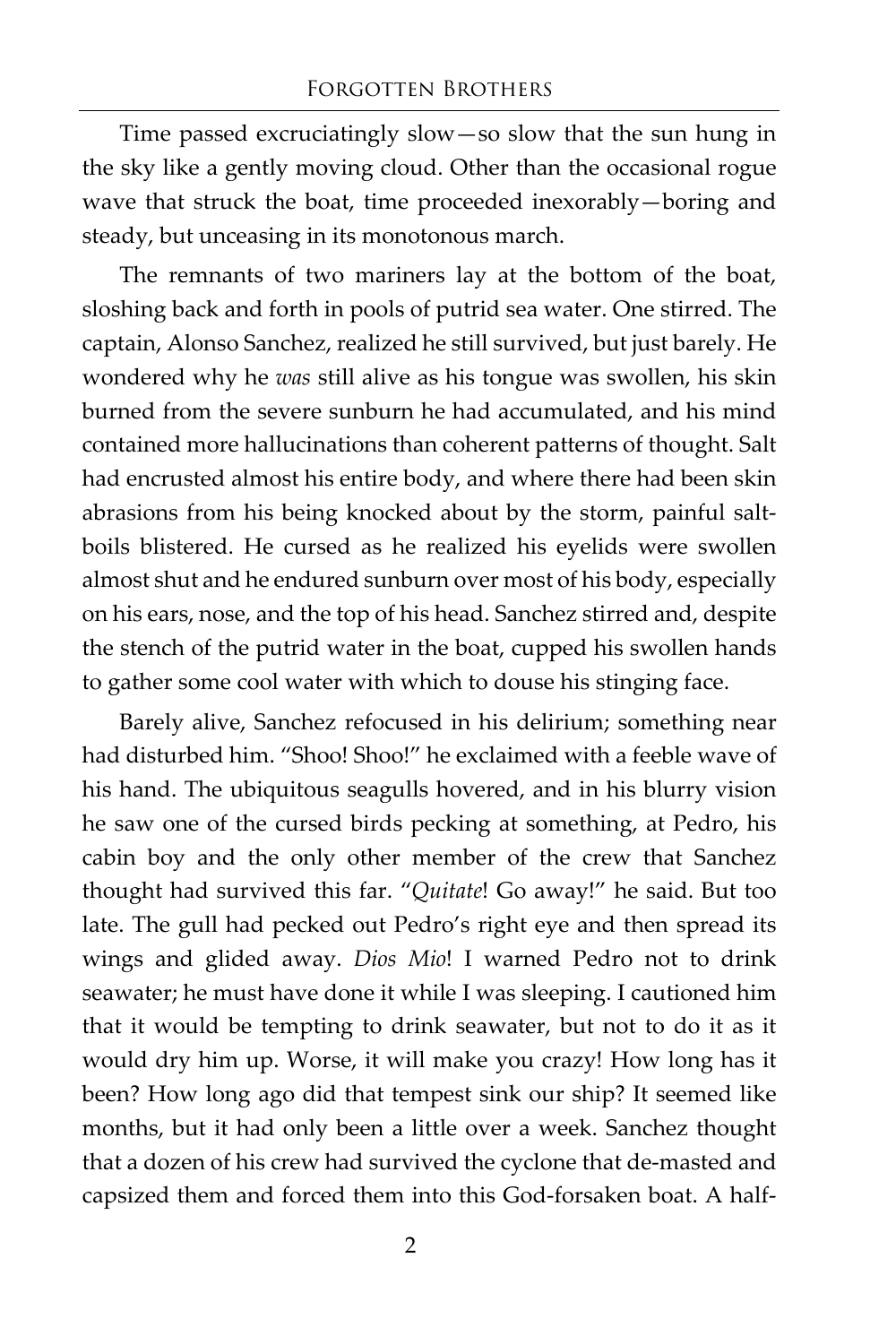dozen crewmen had already been drowned or washed overboard by the storm-driven waves.

Was he being delusional in his own mad dehydration or had he, Alonso Sanchez, the grand Pilot of Huelva, actually discovered a land to the west?

The weather and the elements had been so chaotic that he had trouble in taking accurate dead reckoning measurements of the distance traveled, but what he took, he wrote on a piece of paper that even now, was stuffed inside his shirt. These estimates were fairly accurate, as the key measure of rudimentary navigational instruments was the amount of water consumed by the crew. Experience had shown that the men's consumption of water remained constant under each type of weather condition—and a skilled skipper such as Sanchez could estimate distances depending on the amount of water his crew had imbibed. He was still marveling over the distance they had traveled, expanding, by far, the extent west traversed by anyone else.

Enveloped in fatigue and overcome with severe dehydration, his tongue so swollen it barely fit into his mouth; his skin sizzling from sunburn; his eyes glazed almost shut, Sanchez again slept. He awoke to find another bird, a raven this time, seemingly ready to peck at Pedro. The bird cocked its head and looked at him. Sanchez wondered if he too were dead and the raven would come peck out his eye, as well. No matter, he was so sleepy . . . . But what . . . ? He awoke with a start. A raven? A shorebird! *Dios Mio*, land must be near!

Alonso Sanchez, through sheer force of will, dragged himself to his knees to peer over the gunwale, forgetting the pain, forgetting the past. There, on the starboard horizon, lay a shadow. Could it possibly be land? Could it be an island? He rubbed his salt-encrusted eyes, burning them anew. He shook his head; he could see with difficulty through the mere slits left by his swollen eyelids and he still couldn't focus. Putting his hand over the side, he grabbed a palm full of ocean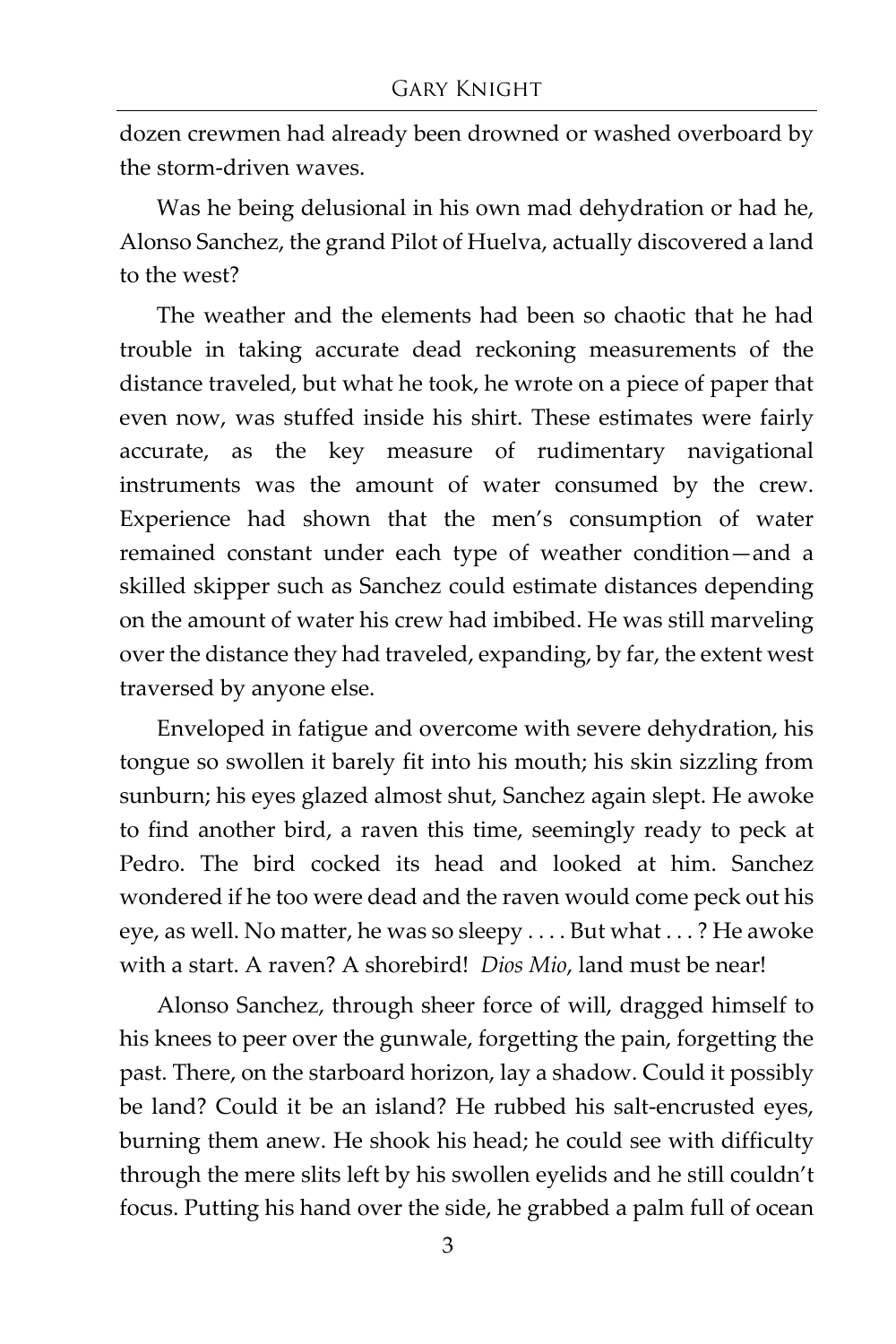and scrubbed his face, splashing it over his burning face and rubbed his peeling hand through his greasy hair. Looking through the telescope was out of the question given his raw and tender eyes, so he strained to focus his eyes with every ounce of strength he could generate. He managed to take off his shirt, the only thing he could use as a makeshift sail, while making a conscious effort to stick the paper constituting his log into the front of his trousers. He tied the shirt to his telescope and feebly held it aloft. It billowed with the meager breeze, filling his heart as he felt the bow of the boat rise as a puff of wind caught it.

Could it be? Could he be saved?

But progress was slow, like a plodding sea turtle, and the sun was dying.

He fell in and out of consciousness. In a final fit of desperation, he threw his body over the tiller bar so that his weight would ensure the boat's bow would point toward the windward point of the land—if it were indeed land—so that if it were, he wouldn't blow past it and remain forever at sea.

He awoke the next morning with the boat's bow crunching ashore on a sandy beach. Was he still dreaming? Was this God's sick penance for his licentious youth? Was this a trick?

But no trick. The boat was ashore. He lay, panting and delusional on the boat's bottom, and rested until he could find the strength to drag himself out of the boat. He lay on the bottom of the boat for hours, through the heat of the day, and into the evening. He was too weak to move, too weak even to swat the flies and sand fleas away from his face. But instead of his strength increasing, it was being sapped from his body as the heat, humidity, and lack of food and water drained it of energy. He said his prayers to the Virgin Mary and just as he was about to expire a shadow fell over the boat.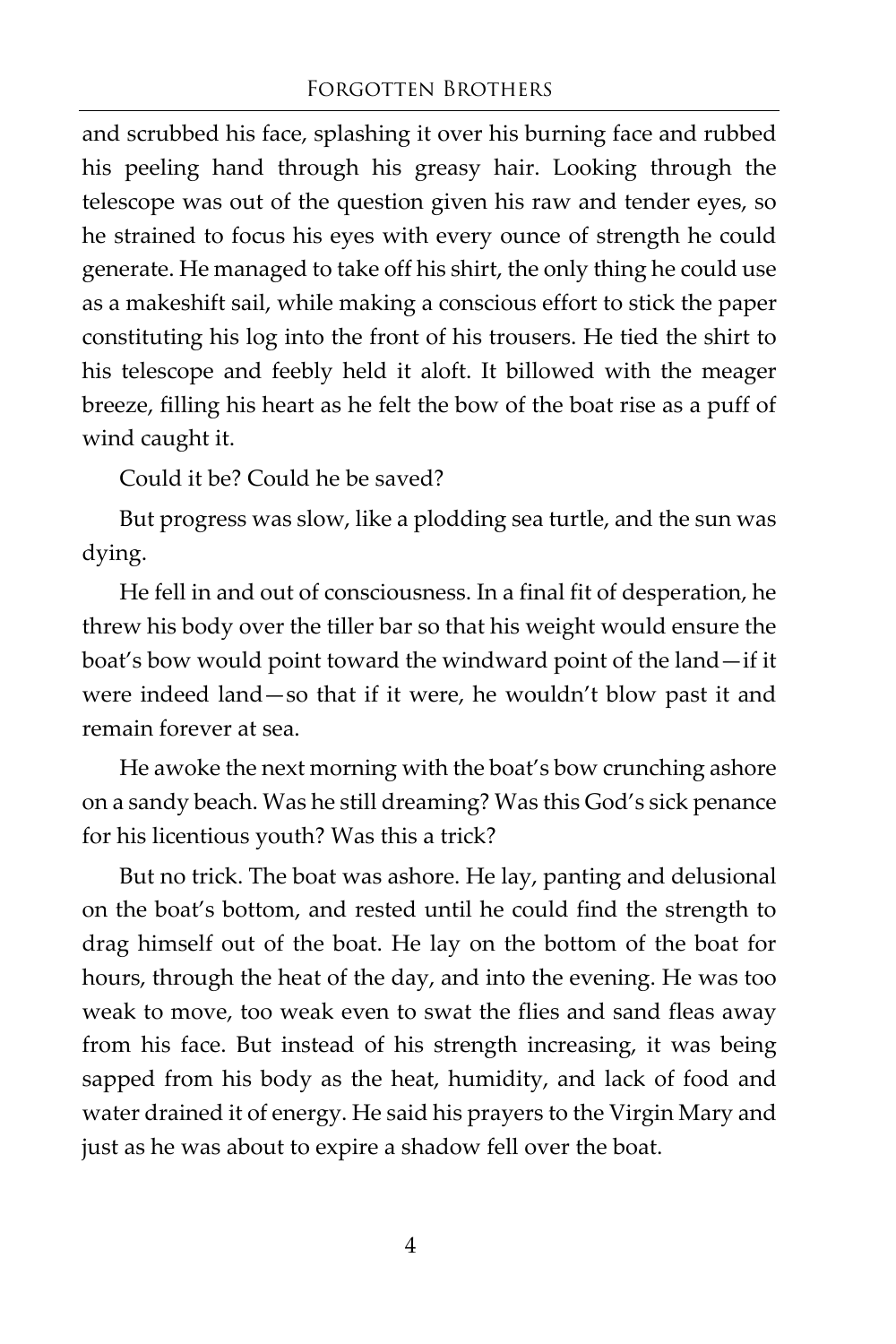"Hello, what's this?" a man said. "God in heaven, I dare say, is this the Pilot of Huelva?"

A bolt of shock and understanding seemed to pass through the dying man in the boat. Somebody on this forsaken island knew him? "Si, *señor*. It's me, but who are you?" he croaked.

"Don't' worry about who I am. I've sailed with you out of Huelva and Palos. You haven't seen me for a while as I've been in Portugal and you're now in Madeira."

"But, but what're you doing here?" asked Sanchez. "How, how, how . . . did you find me?"

"Don't worry, *mi amigo*. I wasn't looking for you. I live here now. I come down here often to stare out to sea, looking off to the west. What happened to you, my friend?"

"How strange that it's you that found me, you of all people," Sanchez said in his blind delirium. "To the west," he croaked, "see for yourself, here — *muy importante*!" he gasped as he leaned back to reveal a rolled up parchment sticking out of his stained and greasy trousers. The man immediately reached in and grabbed it.

"What's this Alonso, a map?" the man asked as he carefully unrolled the waterlogged document.

". . . ugh, no . . ." Sanchez began to fade. The man shook him.

"Tell me, my friend, what *is* this?"

". . . my log . . . shows latitude . . . the islands I visited . . . dates of measurements . . . dead reckoning longitude . . . as Ptolemy said . . . islands out there . . . off the Indies . . . tall, olive-skinned people . . . ."

"Alonso, Alonso!" the man yelled as he shook his dying compatriot. "What else can you tell me?" The man quickly and desperately scanned the log to assure himself that he could figure it out before his friend expired, which he obviously was doing. He shook him again. Too late. He was gone. But the man had Sanchez'